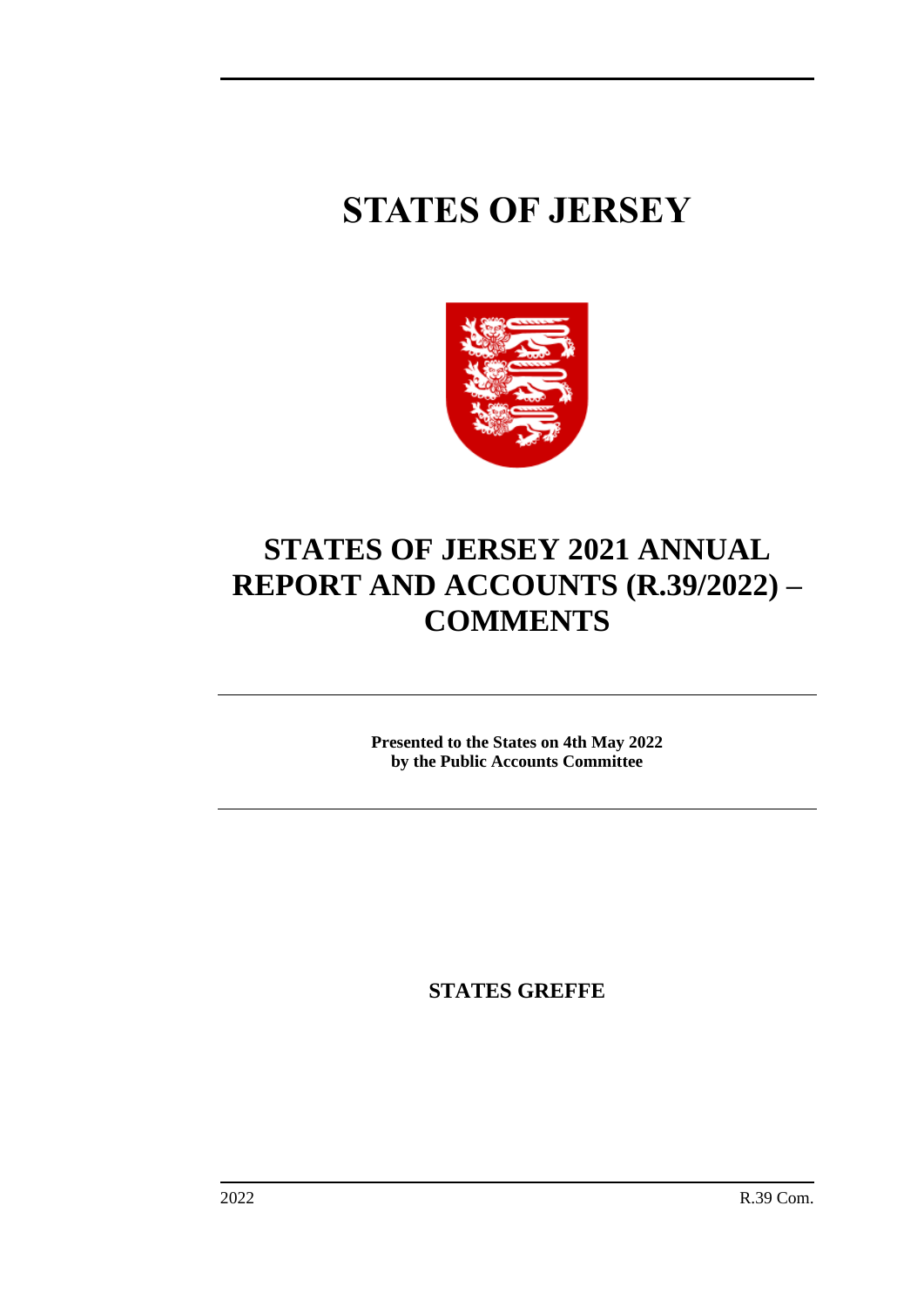#### **REPORT**

In accordance with paragraphs 87-96 of the '**Scrutiny and Public Accounts Committee Proceedings: Code of Practice**' (updated **P.50/2022**, March 2022), the Public Accounts Committee presents its comments on the States of Jersey Annual Report and Accounts 2021 [\(R.39/2022\)](https://statesassembly.gov.je/assemblyreports/2022/r.39-2022.pdf).

#### **Comments**

A central element of the role of the Public Accounts Committee (PAC) is to assess whether public funds have been used appropriately and that good financial practice has been applied.

Key to determining whether public money has been used in the most effective manner to deliver good services and value for money for Jersey is the review of the States of Jersey Annual Report and Accounts, which provides a breakdown of public spending and performance reporting.

It is usual practice for the PAC to conduct a full review of the accounts as presented by the Minister for Treasury and Resources. However, this year, the timing of the presentation of the States of Jersey 2021 Annual Report and Accounts<sup>1</sup> (the 2021 Annual Report and Accounts) on 7th April 2022 has not afforded the necessary time period within which to conduct a full and robust review prior to the end of the final sitting of this States Assembly on 10th May and the subsequent General Election being held on 22nd June 2022. For clarity, no criticism of the Department for Treasury and Exchequer is implied in relation to timing but is simply stated as the rationale for the lack of a full report by this PAC.

The PAC would strongly suggest that a full review of the 2021 Annual Report and Accounts is conducted by its successor once its work begins in September 2022. The PAC is pleased to note that it has already gathered evidence to support this work through a public hearing with the Treasurer of the States (the Treasurer) on 7th April  $2022<sup>2</sup>$  and submitting further questions to the Treasurer, with answers received on 25th April 2022.<sup>3</sup>

Without wishing to prejudge the work of its successors, the PAC has taken this opportunity to provide brief general comments on the 2021 Annual Report and Accounts and the evidence provided to it by the Treasurer and his team, and the implementation of recommendations made by the Comptroller and Auditor General (C&AG) in previous years.

#### **Views of the Current PAC**

The over-arching view of the PAC is that, while acknowledging that further work on systems and process is necessary, improvements have been made in financial management, reporting and the refining of year-end accounts. This has been conducted against the backdrop of an unsettled period for Government, during which two chief

<sup>&</sup>lt;sup>1</sup> [R.39/2022 States of Jersey 2021 Annual Report and Accounts](https://statesassembly.gov.je/assemblyreports/2022/r.39-2022.pdf)

<sup>2</sup> Transcript – [Public Hearing with the Treasurer of the States –](https://statesassembly.gov.je/scrutinyreviewtranscripts/2022/transcript%20-%20states%20annual%20report%20and%20accounts%20-%20estate%20management%20-treasurer%20of%20the%20states%20and%20director%20general%20for%20ihe.pdf) 7th April 2021

 $3$  Letter – Public Accounts Committee to Treasurer of the States re. Follow-Up to Public Hearing – 25<sup>th</sup> April 2022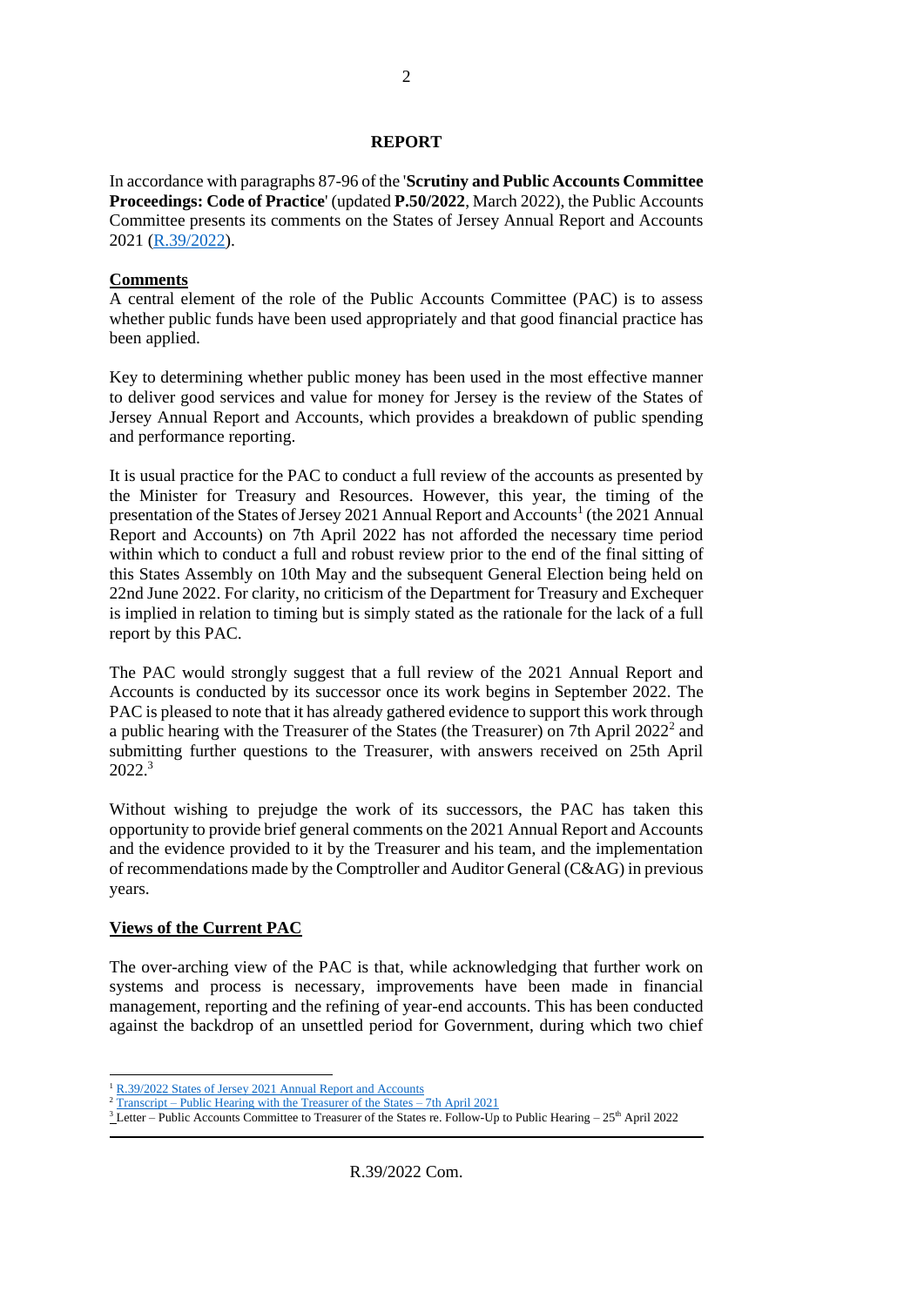executives and one interim chief executive have been signing off the accounts produced by the Treasury team.

The PAC notes that the Performance Report section includes a series of improvements that have been made to performance reporting in 2021, including the introduction of the first year of quarterly reporting and the use of Service Performance Measures. The PAC expects that this information would be used in future Scrutiny reviews and public hearings.

The PAC is keen to recognise the improvements have been made this year in terms of the wider key performance indicators (KPIs) contained in the annual report, and further welcomes the view given by the Treasurer at the Public Hearing of 7th April<sup>4</sup> that there is more to do and that this reporting needs to 'mature' further to ensure that these KPIs are objective.

Although further examination of the implementation and its success is warranted, the PAC would welcome the news that a self-assessment tool was developed and introduced for the production of the 2021 Annual Report and Accounts.<sup>5</sup> It was confirmed during a public hearing on 7th April that a group had been set up within Government to look at how the recommendations of the C&AG in relation to sustainability reporting could be implemented in the performance report.

The PAC further noted that the States of Jersey 2021 Annual Report and Accounts included the start of reporting on customer satisfaction and the continuing impact of COVID-19 on performance during the year.

The PAC also welcomes the action taken in responding to previous recommendations of the C&AG and the PAC, including the separate reporting of COVID-19-related spending. In 2021, £109 million was spent on the response to COVID-19 compared to £190 million in 2020. The pandemic response itself was the subject of a separate review by the PAC which was presented to the States Assembly in April 2022 as P.A.C.3/2022.<sup>6</sup>

It is noted that the Annual Report and Accounts have received an unqualified and clean audit opinion from Mazars, the appointed independent external auditors, in relation to both the regularity of the accounts and the assurance of the financial statement.

As part of its review work over the course of its term of office, the PAC has voiced concerns about the agreement and relationship between the States of Jersey and armslength organisations and subsidiaries. In this context, the PAC was interested to note the view of the external auditors was that there continued to be a need to discuss auditing process with key stakeholders, which included the auditing of States of Jersey subsidiaries (Andium Homes, Ports of Jersey, and the States of Jersey Development Company) to feed their information into the wider financial statements.

The timely production of the accounts is a theme which has been addressed by the PAC, the C&AG, the external auditors, and the Treasurer. At the public hearing on 7th April, the Treasurer expressed the view that March was timely for the production of a set of

 $4$  Transcript – [Public Hearing with the Treasurer of the States –](https://statesassembly.gov.je/scrutinyreviewtranscripts/2022/transcript%20-%20states%20annual%20report%20and%20accounts%20-%20estate%20management%20-treasurer%20of%20the%20states%20and%20director%20general%20for%20ihe.pdf) 7th April 2021, p.33

 $\frac{5}{5}$  Transcript – [Public Hearing with the Treasurer of the States –](https://statesassembly.gov.je/scrutinyreviewtranscripts/2022/transcript%20-%20states%20annual%20report%20and%20accounts%20-%20estate%20management%20-treasurer%20of%20the%20states%20and%20director%20general%20for%20ihe.pdf)  $7<sup>th</sup>$  April 2021, p.35

 $6$  Report – [Response to the COVID-19 Pandemic by the Government of Jersey –](https://statesassembly.gov.je/scrutinyreports/2022/p.a.c.3%202022%20-%20response%20to%20the%20covid-19%20pandemic%20by%20the%20government%20of%20jersey.pdf)  $12<sup>th</sup>$  April 2022 – P.A.C.3/2022